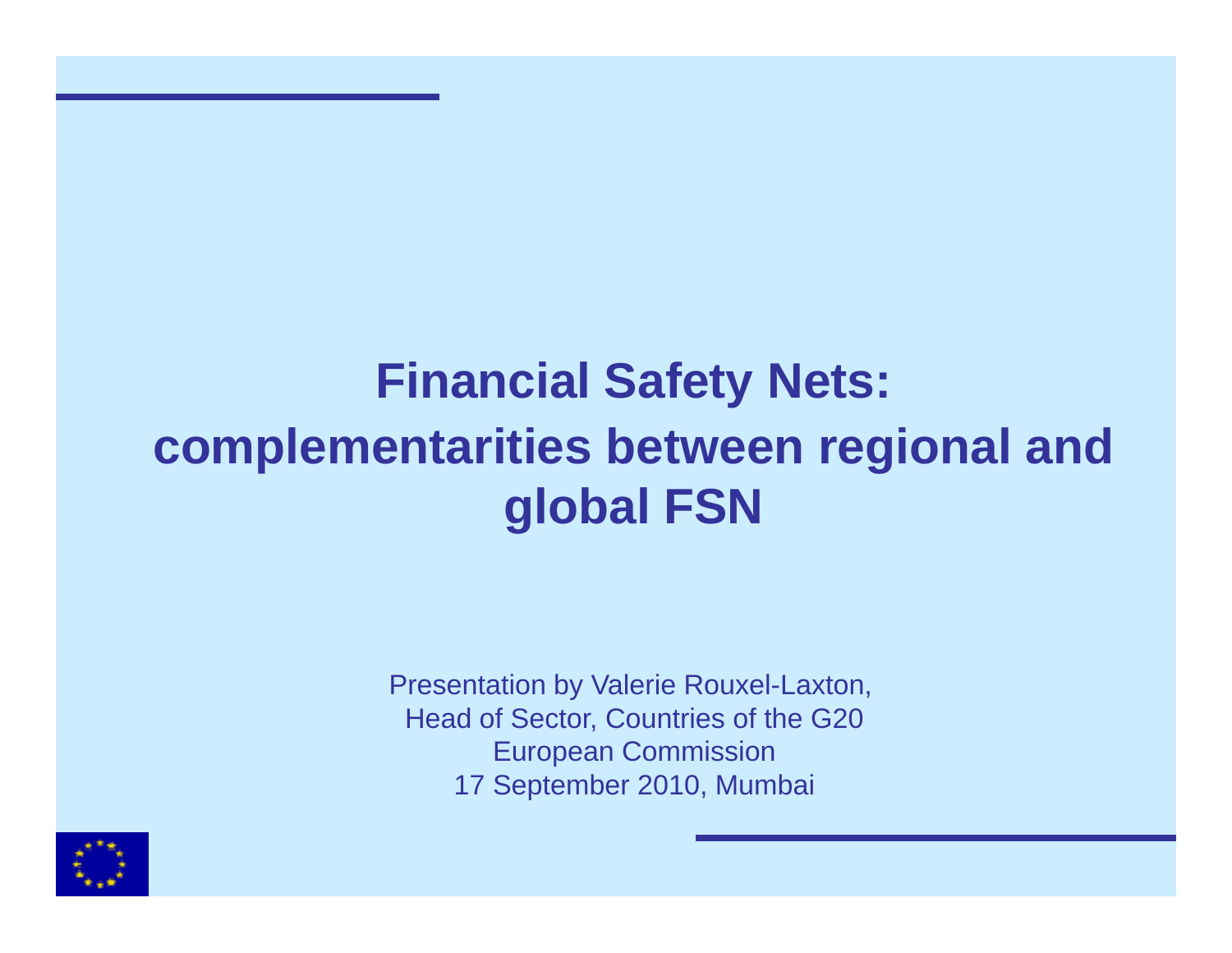### **Regional financial safety nets are rare**

Regional FSN are not widespread Regional FSN are relatively recent (e.g. EFSM, CMIM)

#### **So far, debate has focused on FSN & self-insurance…now this focus is shifting. Issues:**

What are the specificities of a regional financial safety net? (club) When are regional safety nets an alternative? (cost / benefits) What could be the optimal design? (pre-requisites)

#### **Can the positive effects be exploited further?**

 $\rightarrow$  Availability/accessibility

**What is the role of regional FSNs in the global architecture?**

 $\rightarrow$  As confidence-builders

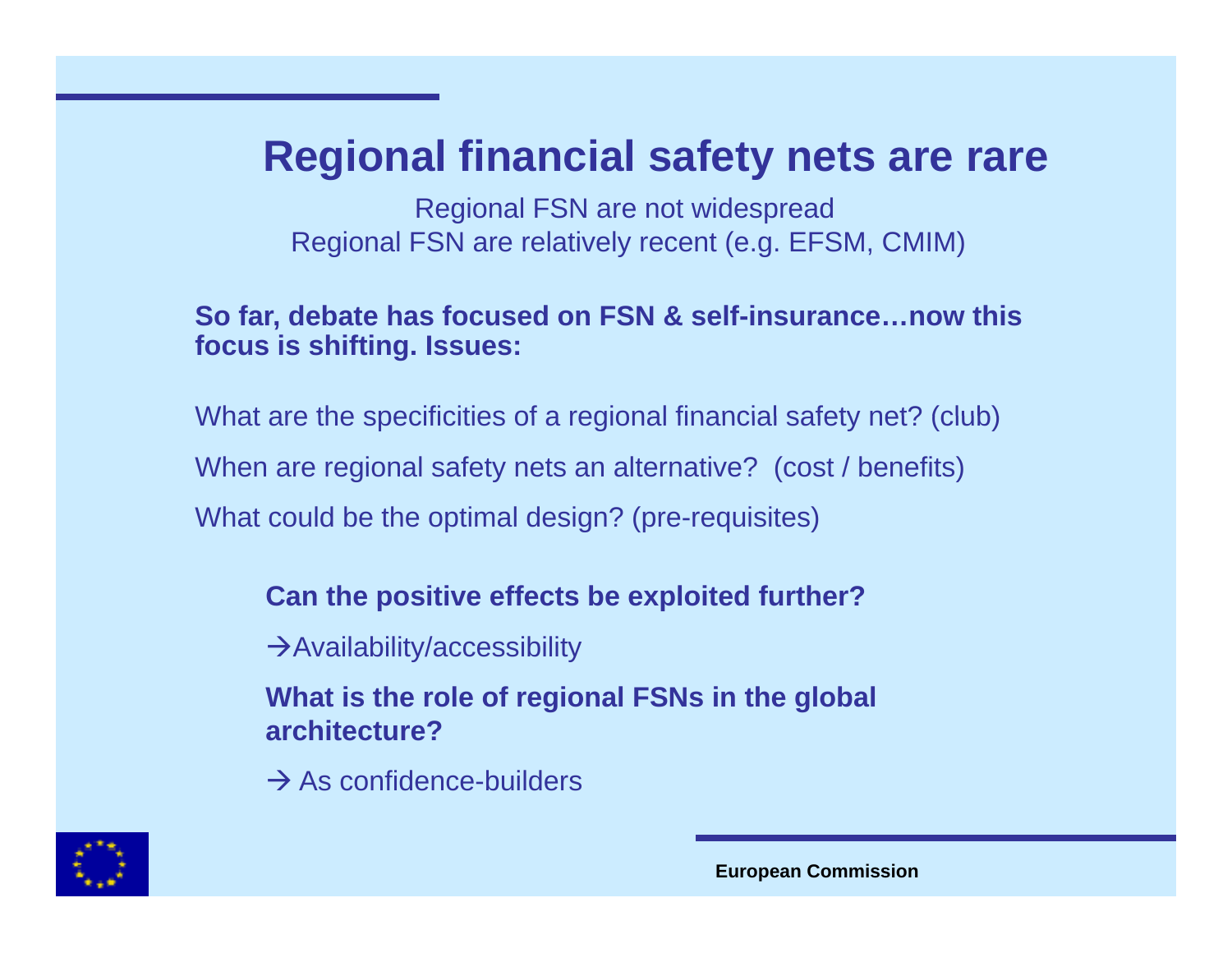# **Overview of European attempts at designing a regional FSN**

First line of defence:

stability-oriented macroeconomic and financial policies / crisis-prevention instruments

Second line of defence:

- -1- Balance of Payments assistance
- -2- European Financial Stability Framework/Mechanism
- -3- Implementation issues at regional level
- -4- towards a more permanent crisis resolution mechanism?

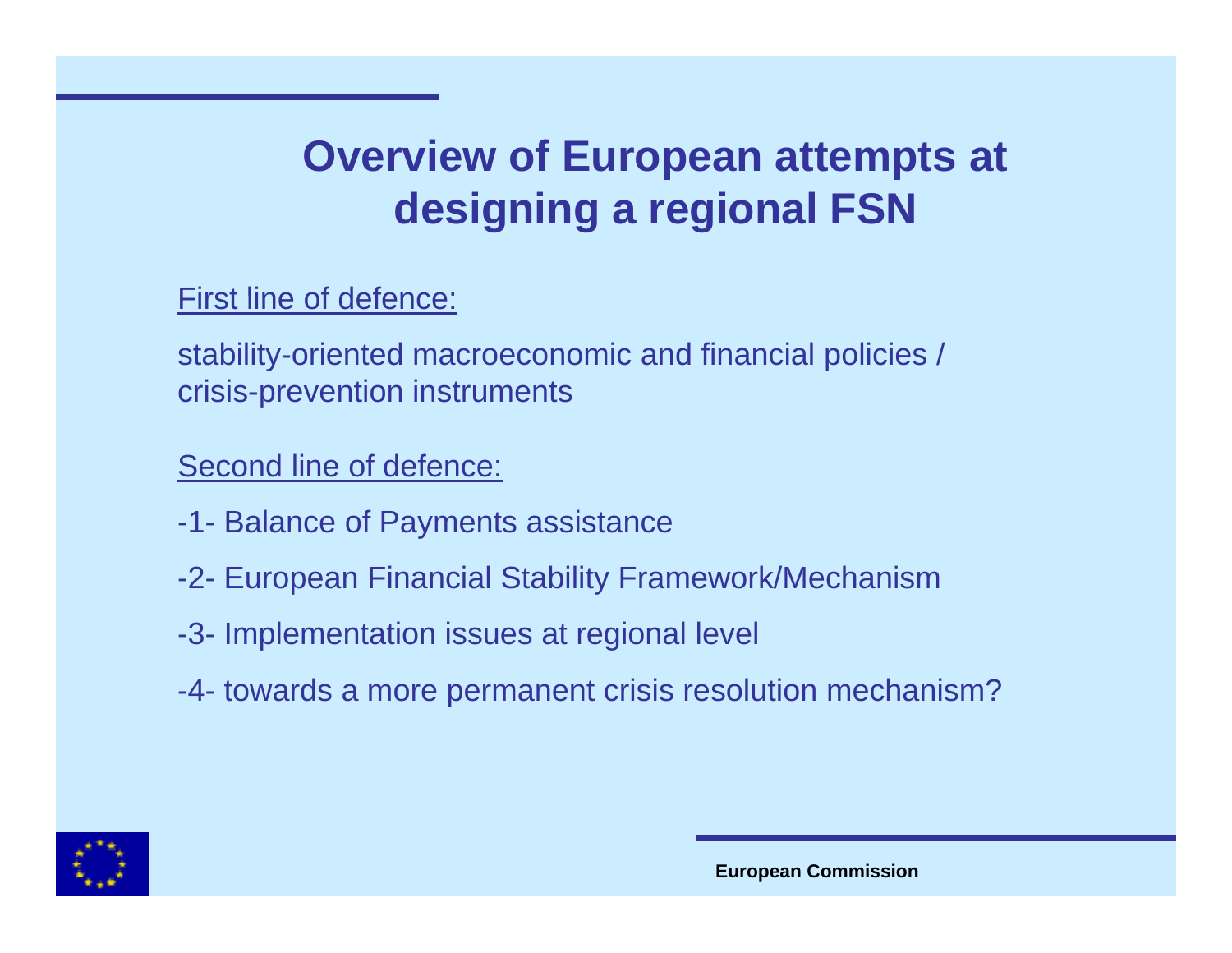### **Is a European Monetary Fund what Europe needs?**

#### -**Pros and cons of establishing an EMF**

- $\rightarrow$  including penalties
- $\rightarrow$  conditionality
- $\rightarrow$  enforcement
- $\rightarrow$  confidence-building

#### -**Key questions:**

 $\rightarrow$  would it help to push through more stringent adjustment? (question of independence)

 $\rightarrow$  what would make an EMF the optimal set-up for Europe? (question of political leverage)



**European Commission**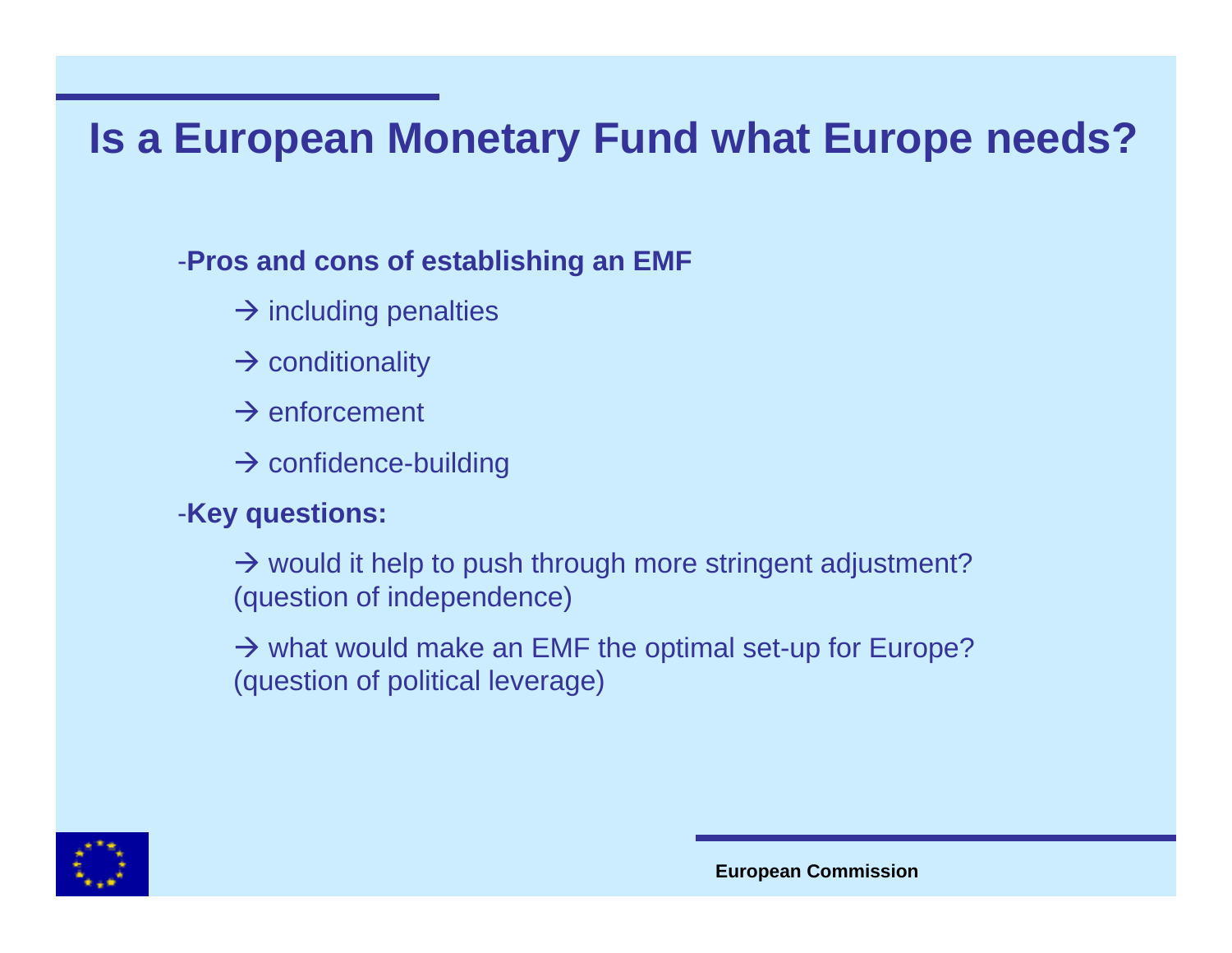# **Pre-requisites for the articulation between th i l d l b l l l the regional an d glo al level…**

-Common goal is to provide sufficient additional liquidity when needed  $\boldsymbol{\rightarrow}$  complement existing international financial arrangements

- Governing mechanisms need to be in place in the region  $\rightarrow$ implement and enforce

- Suveillance function is crucial  $\rightarrow$ analyse, monitor, recommend, apply preventive / corrective measures

 $\rightarrow$  Advantages of the regional level: e.g. draw on local expertise and governance/working methods, strengthen peer pressure and facilitate mutual surveillance.

 $\rightarrow$  Coordination and cooperation between the regional and global level may be difficult, but is achievable

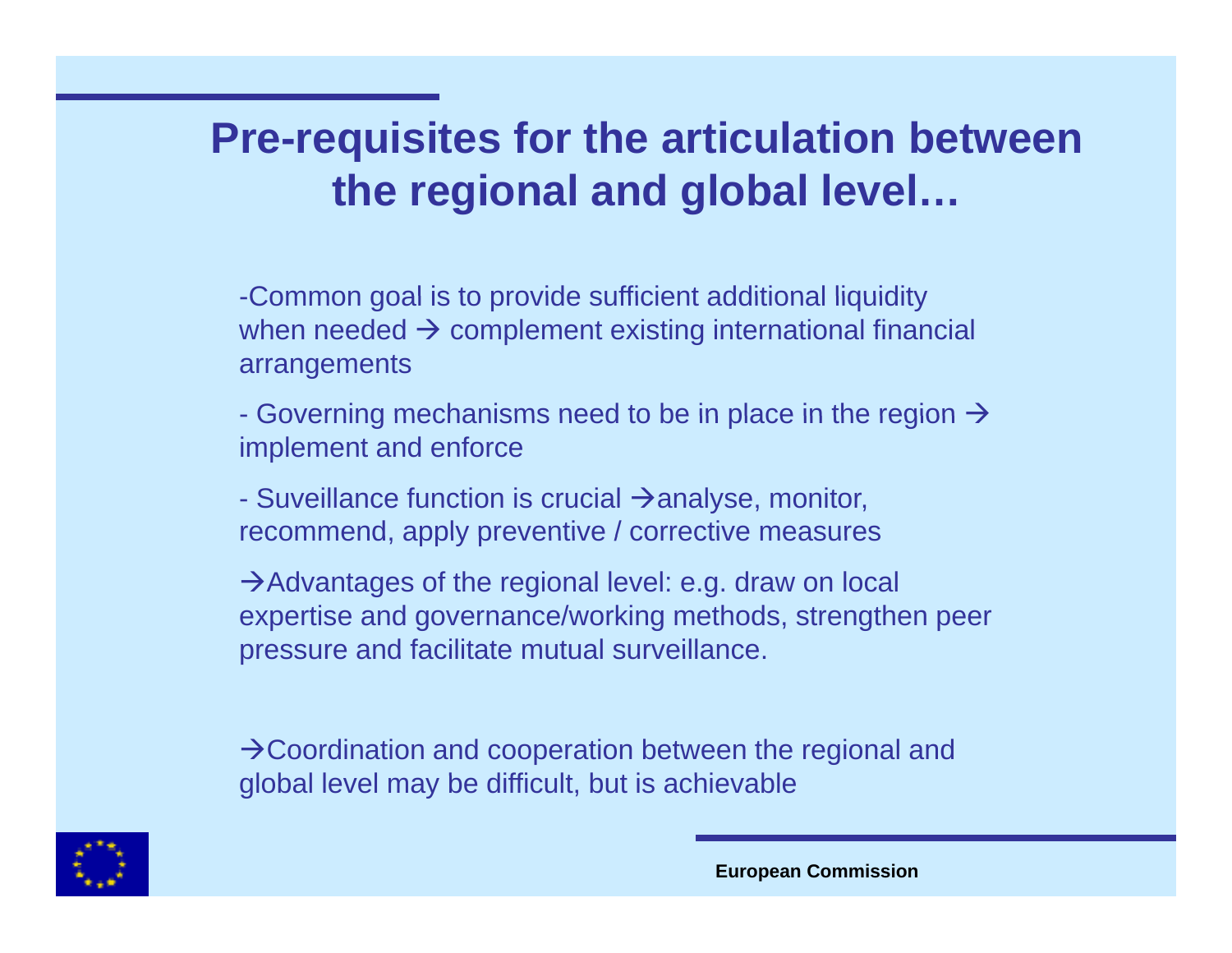# **…and for the cooperation between regional and global to be beneficial**

-Joint programmes

- -Equal footing in negotiating the programmes
- -Analysis and communication need to be aligned
- -Swift turnaround time is a must
- -Conditionality: consistent with existing regional policy framework

 $\rightarrow$  Ensure effective assistance

 $\rightarrow$ Build a credible and robust mechanism



**European Commission**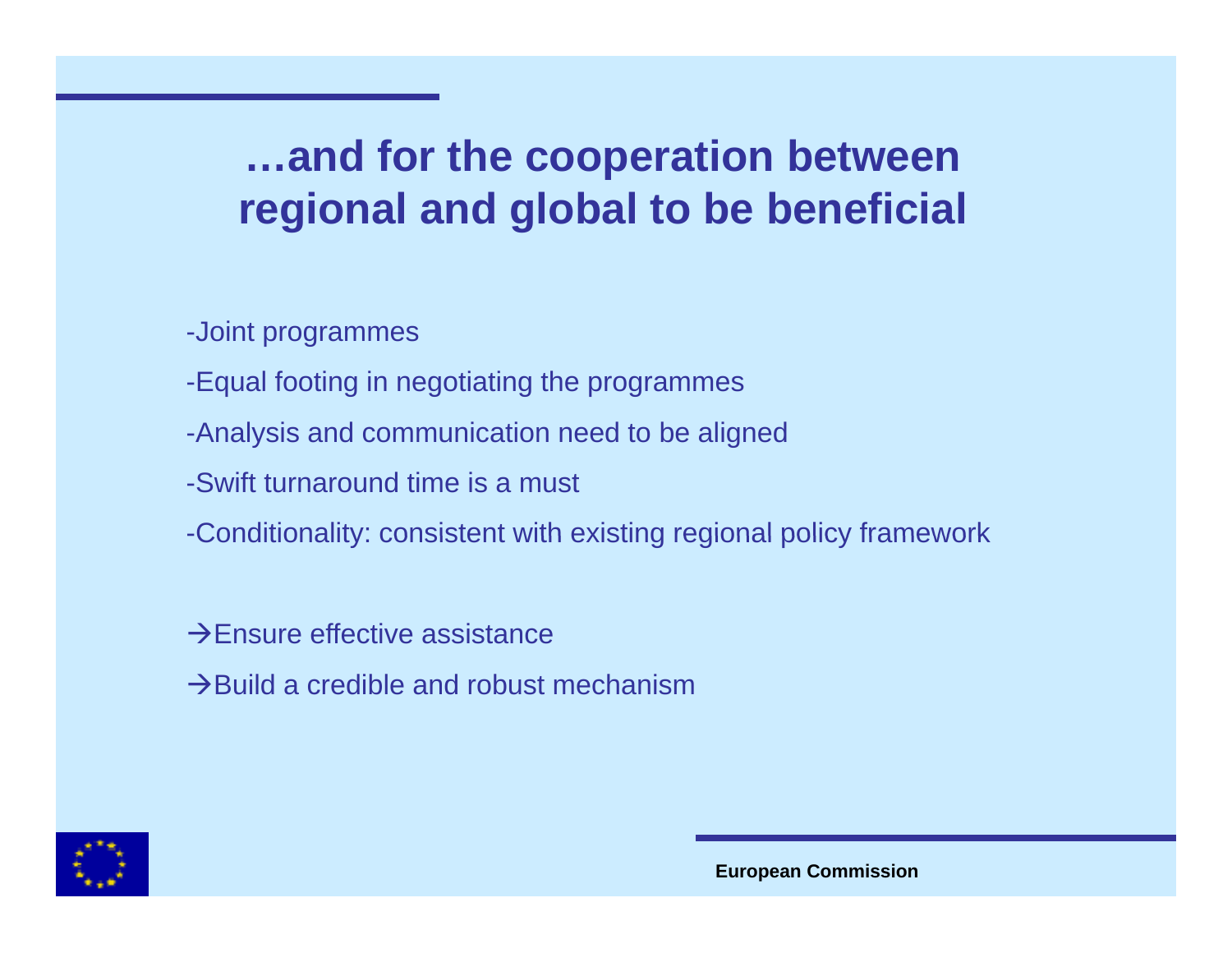### **In practice, global-regional relationship needs to be reinforced**

- $\bullet$  Reserve accumulation: can global FSN ultimately substitute the regional level
- $\bullet$  Moral hazard: more complex, make use of existing instruments from the regional framework, for more leverage (e.g. conditionality)
- $\bullet$  Stigma: reputation-building, requires strong regional policies (need to strengthen macro-financial surveillance at regional level)
- • Market behaviour: confidence-building, EBCI – make use of the particularly high stakes for the private sector in <sup>a</sup> regional setting

G20 achievements so far; next step is to focus on relations between global and regional financing arrangements